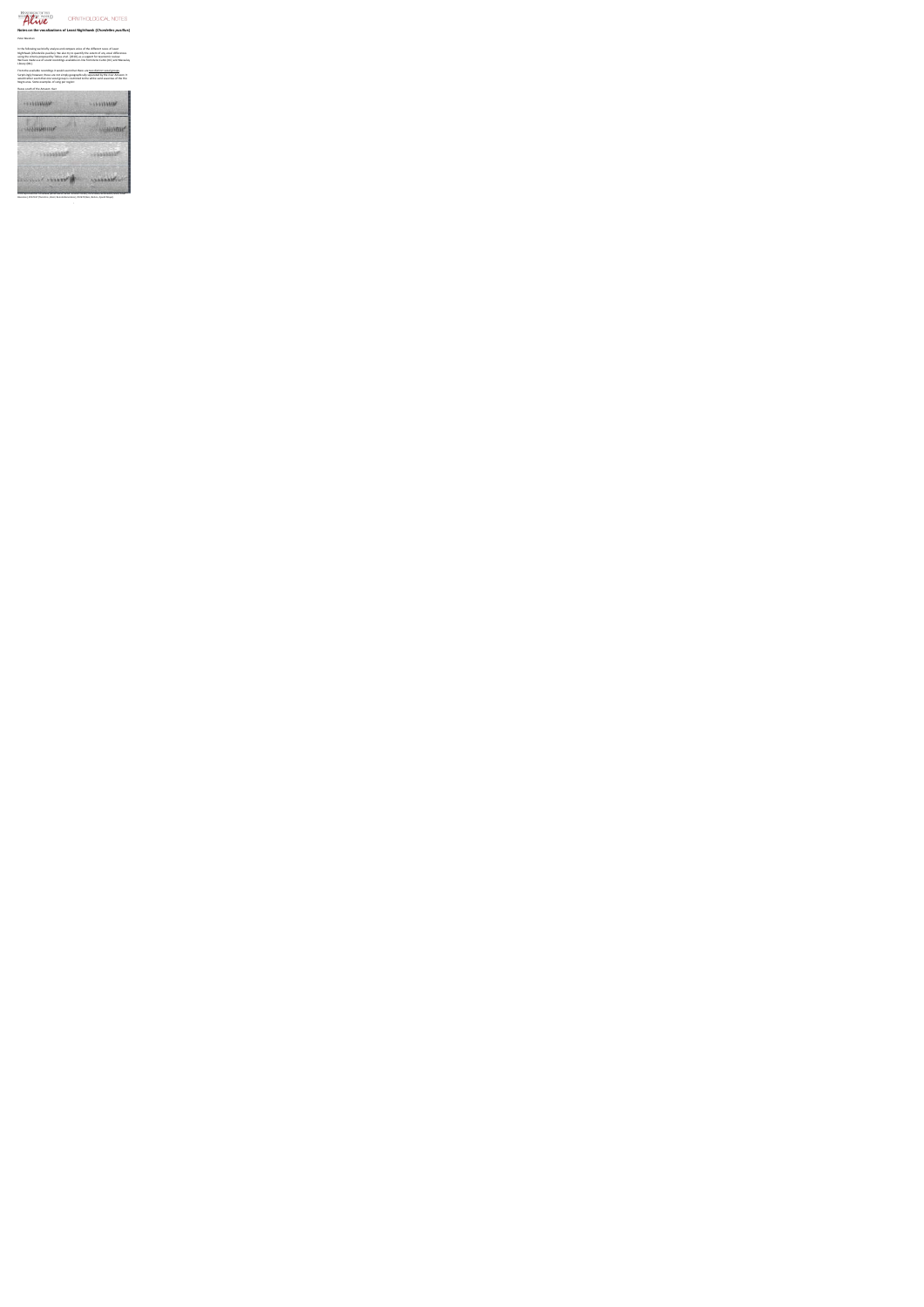| HANDBOOK OF THE<br>live.<br>BEED<br>argorrosionalis (the Guianan savannas north of the Ansapel | ORNITHOLOGICAL NOTES                                                                                |
|------------------------------------------------------------------------------------------------|-----------------------------------------------------------------------------------------------------|
|                                                                                                |                                                                                                     |
| <b>A. S. W. W. W. W. T. L.</b>                                                                 | <b>AL NE WE WE T</b>                                                                                |
|                                                                                                |                                                                                                     |
| <b>School, University, Tell Parkett</b>                                                        |                                                                                                     |
| ecowaldor ithe savannas in the Rio Negro region)                                               |                                                                                                     |
|                                                                                                |                                                                                                     |
|                                                                                                |                                                                                                     |
| X223065 (syndrom, American, Peter Boxman).                                                     | Promise is believe \$5,0000. M-00000 (Sen Certa derive Spera Systems, Wreckets, Paul Schwerk).<br>× |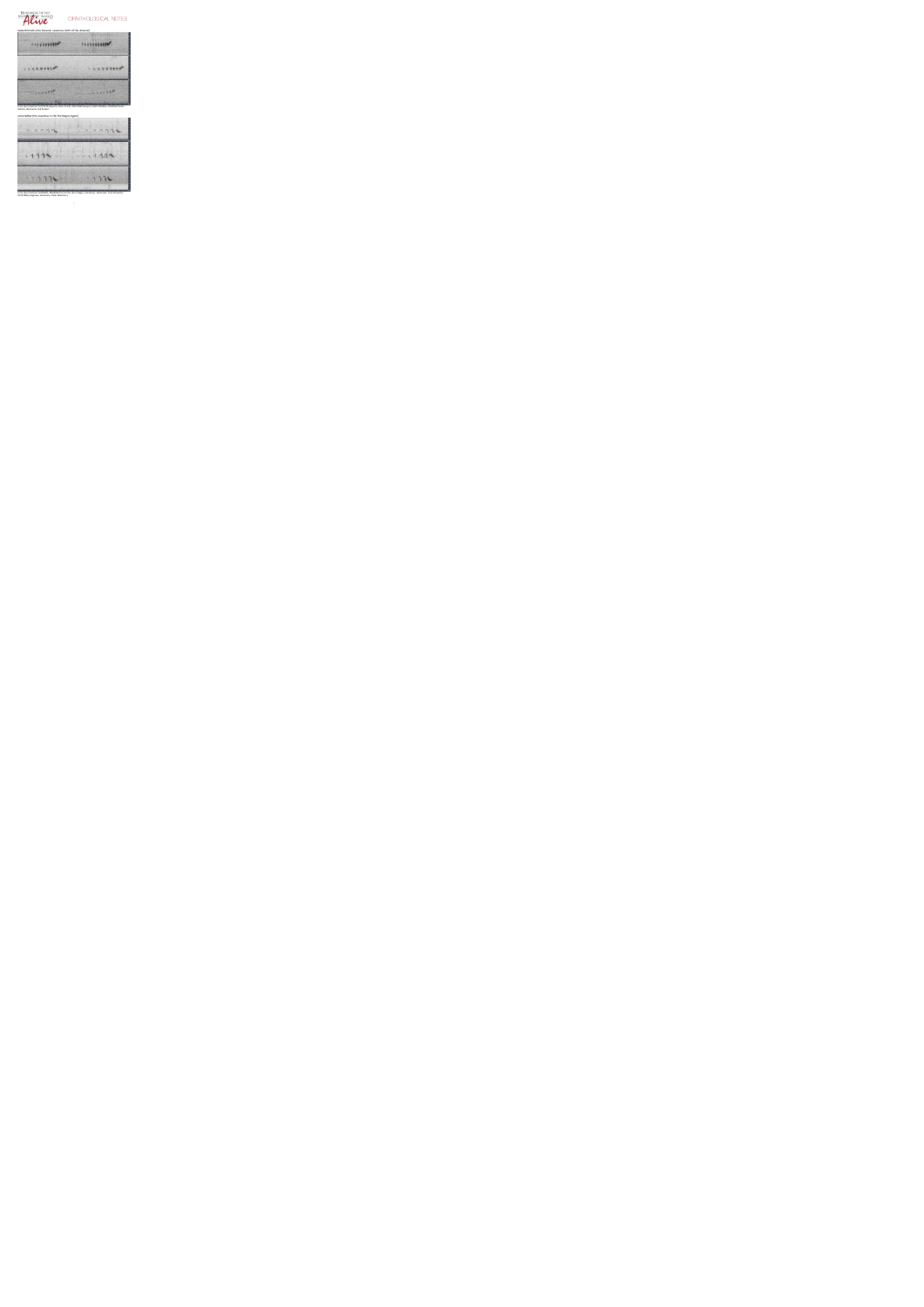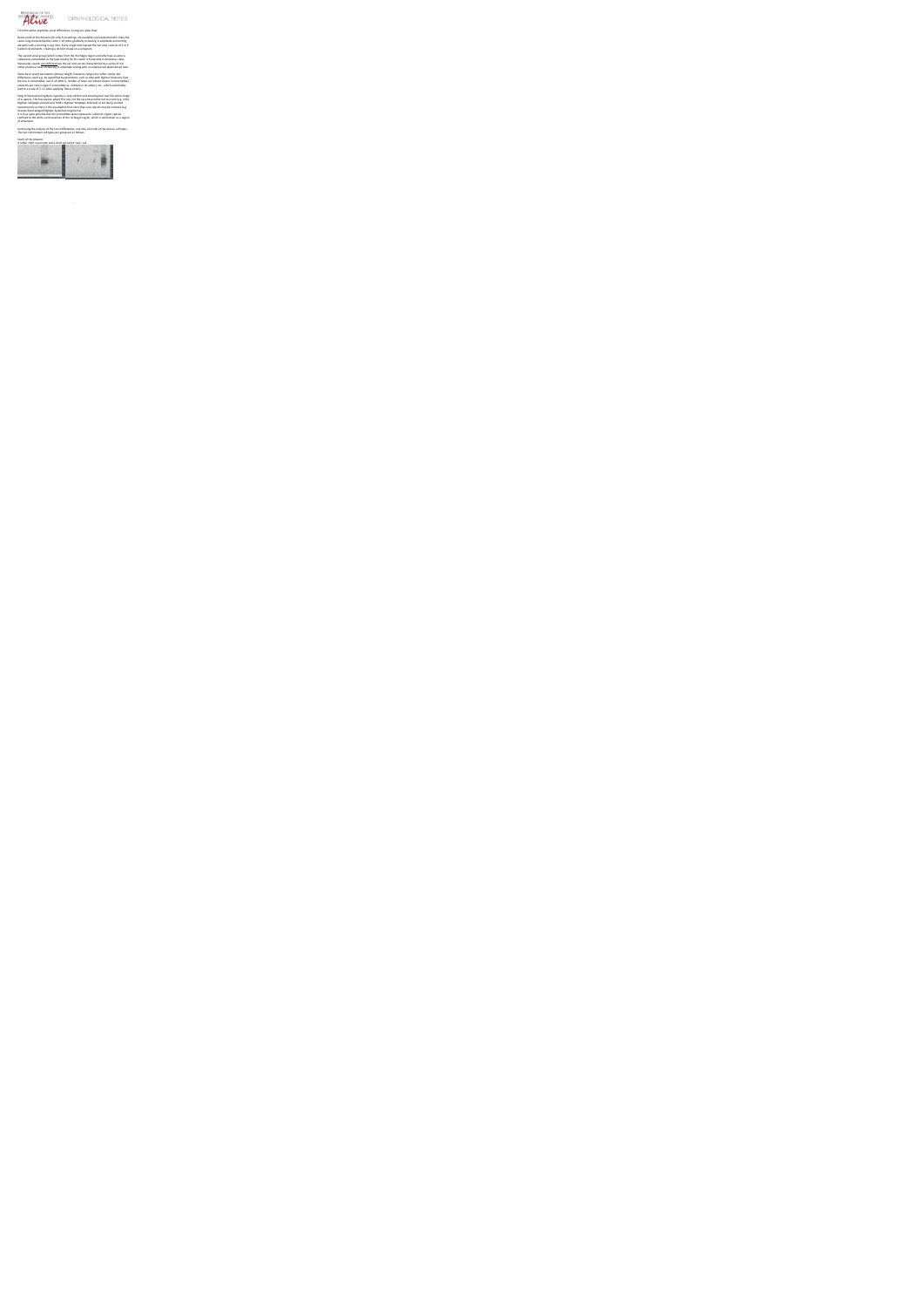